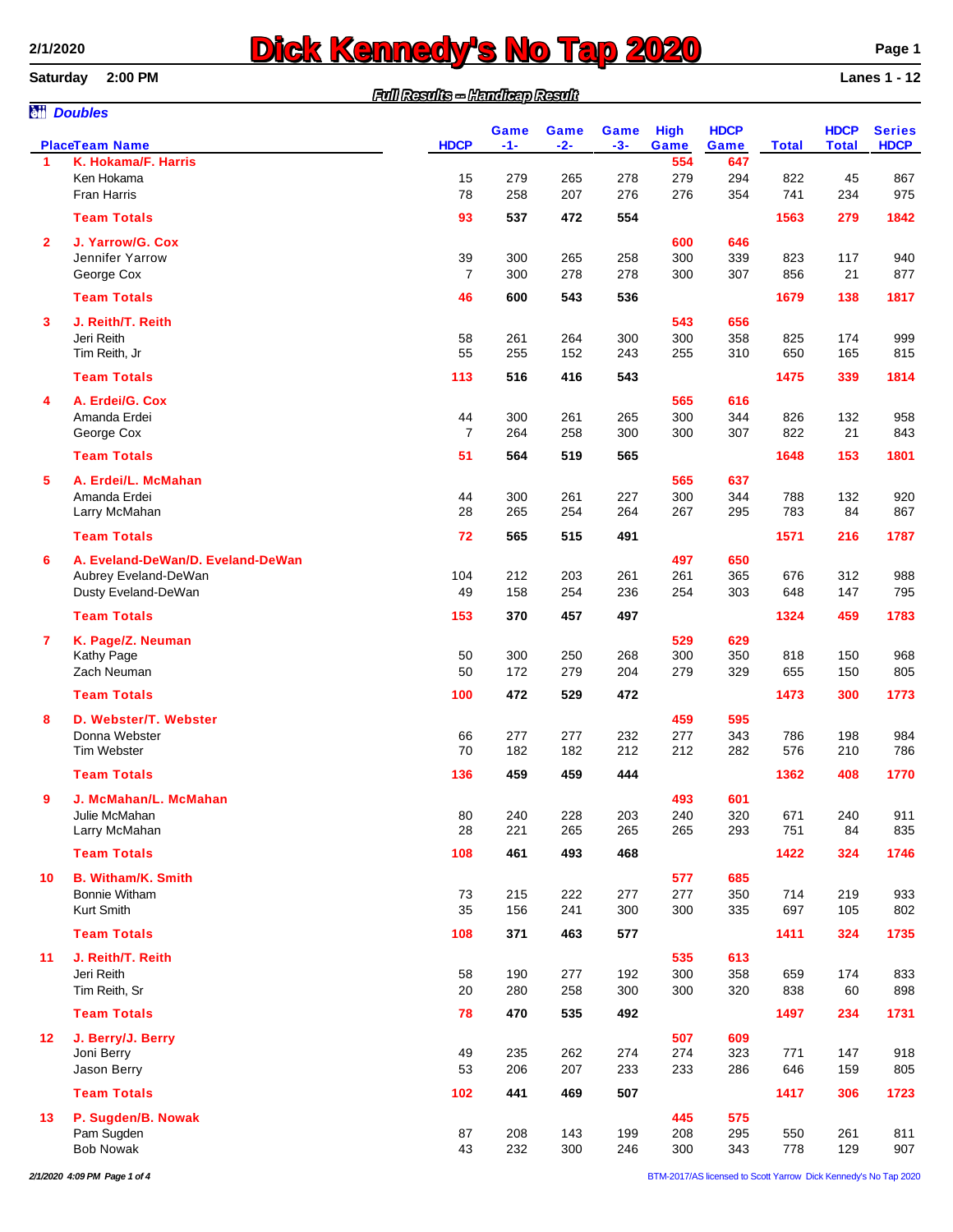| 2/1/2020 |                             | Dick Kennedy's No Tap 2020 |               |               |               |                     | Page 2              |              |                             |                              |
|----------|-----------------------------|----------------------------|---------------|---------------|---------------|---------------------|---------------------|--------------|-----------------------------|------------------------------|
|          | <b>PlaceTeam Name</b>       | <b>HDCP</b>                | Game<br>$-1-$ | Game<br>$-2-$ | Game<br>$-3-$ | <b>High</b><br>Game | <b>HDCP</b><br>Game | <b>Total</b> | <b>HDCP</b><br><b>Total</b> | <b>Series</b><br><b>HDCP</b> |
|          | <b>Team Totals</b>          | 130                        | 440           | 443           | 445           |                     |                     | 1328         | 390                         | 1718                         |
| 14       | L. Wingert/N. Piatt         |                            |               |               |               | 550                 | 611                 |              |                             |                              |
|          | Lauren Wingert              | 48                         | 176           | 264           | 300           | 300                 | 348                 | 740          | 144                         | 884                          |
|          | <b>Nick Piatt</b>           | 13                         | 274           | 286           | 228           | 286                 | 299                 | 788          | 39                          | 827                          |
|          | <b>Team Totals</b>          | 61                         | 450           | 550           | 528           |                     |                     | 1528         | 183                         | 1711                         |
| 15       | K. Andresen/E. Kimberlin    |                            |               |               |               | 452                 | 598                 |              |                             |                              |
|          | Kim Andresen                | 59                         | 205           | 254           | 244           | 254                 | 313                 | 703          | 177                         | 880                          |
|          | Ely Kimberlin               | 87                         | 208           | 198           | 163           | 208                 | 295                 | 569          | 261                         | 830                          |
|          | <b>Team Totals</b>          | 146                        | 413           | 452           | 407           |                     |                     | 1272         | 438                         | 1710                         |
| 16       | J. Knox/P. Knox             |                            |               |               |               | 449                 | 609                 |              |                             |                              |
|          | Judy Knox                   | 71                         | 155           | 256           | 272           | 272                 | 343                 | 683          | 213                         | 896                          |
|          | Paul Knox                   | 89                         | 176           | 189           | 177           | 189                 | 278                 | 542          | 267                         | 809                          |
|          | <b>Team Totals</b>          | 160                        | 331           | 445           | 449           |                     |                     | 1225         | 480                         | 1705                         |
| 17       | S. Schwartz/B. Schwartz     |                            |               |               |               | 477                 | 636                 |              |                             |                              |
|          | Susie Schwartz              | 86                         | 196           | 277           | 277           | 277                 | 363                 | 750          | 258                         | 1008                         |
|          | <b>Bob Schwartz</b>         | 73                         | 145           | 132           | 200           | 200                 | 273                 | 477          | 219                         | 696                          |
|          | <b>Team Totals</b>          | 159                        | 341           | 409           | 477           |                     |                     | 1227         | 477                         | 1704                         |
| 18       | L. Wingert/L. McMahan       |                            |               |               |               | 532                 | 608                 |              |                             |                              |
|          | Lauren Wingert              | 48                         | 265           | 224           | 265           | 300                 | 348                 | 754          | 144                         | 898                          |
|          | Larry McMahan               | 28                         | 267           | 213           | 241           | 267                 | 295                 | 721          | 84                          | 805                          |
|          | <b>Team Totals</b>          | 76                         | 532           | 437           | 506           |                     |                     | 1475         | 228                         | 1703                         |
| 19       | G. Cox/G. Cox               |                            |               |               |               | 502                 | 601                 |              |                             |                              |
|          | <b>Ginger Cox</b>           | 92                         | 156           | 203           | 202           | 203                 | 295                 | 561          | 276                         | 837                          |
|          | George Cox                  | $\overline{7}$             | 264           | 275           | 300           | 300                 | 307                 | 839          | 21                          | 860                          |
|          | <b>Team Totals</b>          | 99                         | 420           | 478           | 502           |                     |                     | 1400         | 297                         | 1697                         |
| 20       | L. McClintock/J. Rhinehart  |                            |               |               |               | 484                 | 591                 |              |                             |                              |
|          | Leigh Anne McClintock       | 76                         | 191           | 229           | 183           | 229                 | 305                 | 603          | 228                         | 831                          |
|          | Joe Rhinehart               | 31                         | 233           | 255           | 278           | 278                 | 309                 | 766          | 93                          | 859                          |
|          | <b>Team Totals</b>          | 107                        | 424           | 484           | 461           |                     |                     | 1369         | 321                         | 1690                         |
| 21       | K. Alkire/S. Solberg        |                            |               |               |               | 431                 | 599                 |              |                             |                              |
|          | Karen Alkire                | 113<br>55                  | 178           | 140<br>238    | 195           | 195                 | 308                 | 513          | 339                         | 852<br>837                   |
|          | <b>Steve Solberg</b>        |                            | 198           |               | 236           | 238                 | 293                 | 672          | 165                         |                              |
|          | <b>Team Totals</b>          | 168                        | 376           | 378           | 431           |                     |                     | 1185         | 504                         | 1689                         |
| 22       | A. Erdei/K. Hokama          |                            |               |               |               | 546                 | 605                 |              |                             |                              |
|          | Amanda Erdei                | 44                         | 300           | 261           | 283           | 300                 | 344                 | 844          | 132                         | 976                          |
|          | Ken Hokama                  | 15                         | 199           | 197           | 263           | 279                 | 294                 | 659          | 45                          | 704                          |
|          | <b>Team Totals</b>          | 59                         | 499           | 458           | 546           |                     |                     | 1503         | 177                         | 1680                         |
| 23       | S. McCord/S. McCord         |                            |               |               |               | 510                 | 591                 |              |                             |                              |
|          | Sarah McCord                | 68                         | 185           | 234           | 265           | 265                 | 333                 | 684          | 204                         | 888                          |
|          | Shawn McCord                | 13                         | 263           | 244           | 245           | 263                 | 276                 | 752          | 39                          | 791                          |
|          | <b>Team Totals</b>          | 81                         | 448           | 478           | 510           |                     |                     | 1436         | 243                         | 1679                         |
| 24       | L. Young/B. Young           |                            |               |               |               | 528                 | 637                 |              |                             |                              |
|          | Libby Young                 | 78                         | 185           | 228           | 214           | 228                 | 306                 | 627          | 234                         | 861                          |
|          | <b>Bill Young</b>           | 31                         | 183           | 300           | 241           | 300                 | 331                 | 724          | 93                          | 817                          |
|          | <b>Team Totals</b>          | 109                        | 368           | 528           | 455           |                     |                     | 1351         | 327                         | 1678                         |
| 25       | L. Wingert/B. Hughes        |                            |               |               |               | 550                 | 613                 |              |                             |                              |
|          | Lauren Wingert              | 48                         | 180           | 227           | 277           | 300                 | 348                 | 684          | 144                         | 828                          |
|          | <b>Brian Hughes</b>         | 15                         | 288           | 242           | 273           | 288                 | 303                 | 803          | 45                          | 848                          |
|          | <b>Team Totals</b>          | 63                         | 468           | 469           | 550           |                     |                     | 1487         | 189                         | 1676                         |
| 26       | A. Erdei/J. Myles           |                            |               |               |               | 521                 | 588                 |              |                             |                              |
|          | Amanda Erdei<br>James Myles | 44<br>23                   | 230<br>234    | 240<br>243    | 255<br>266    | 300<br>266          | 344<br>289          | 725<br>743   | 132<br>69                   | 857<br>812                   |
|          |                             |                            |               |               |               |                     |                     |              |                             |                              |
|          | <b>Team Totals</b>          | 67                         | 464           | 483           | 521           |                     |                     | 1468         | 201                         | 1669                         |

*2/1/2020 4:09 PM Page 2 of 4* BTM-2017/AS licensed to Scott Yarrow Dick Kennedy's No Tap 2020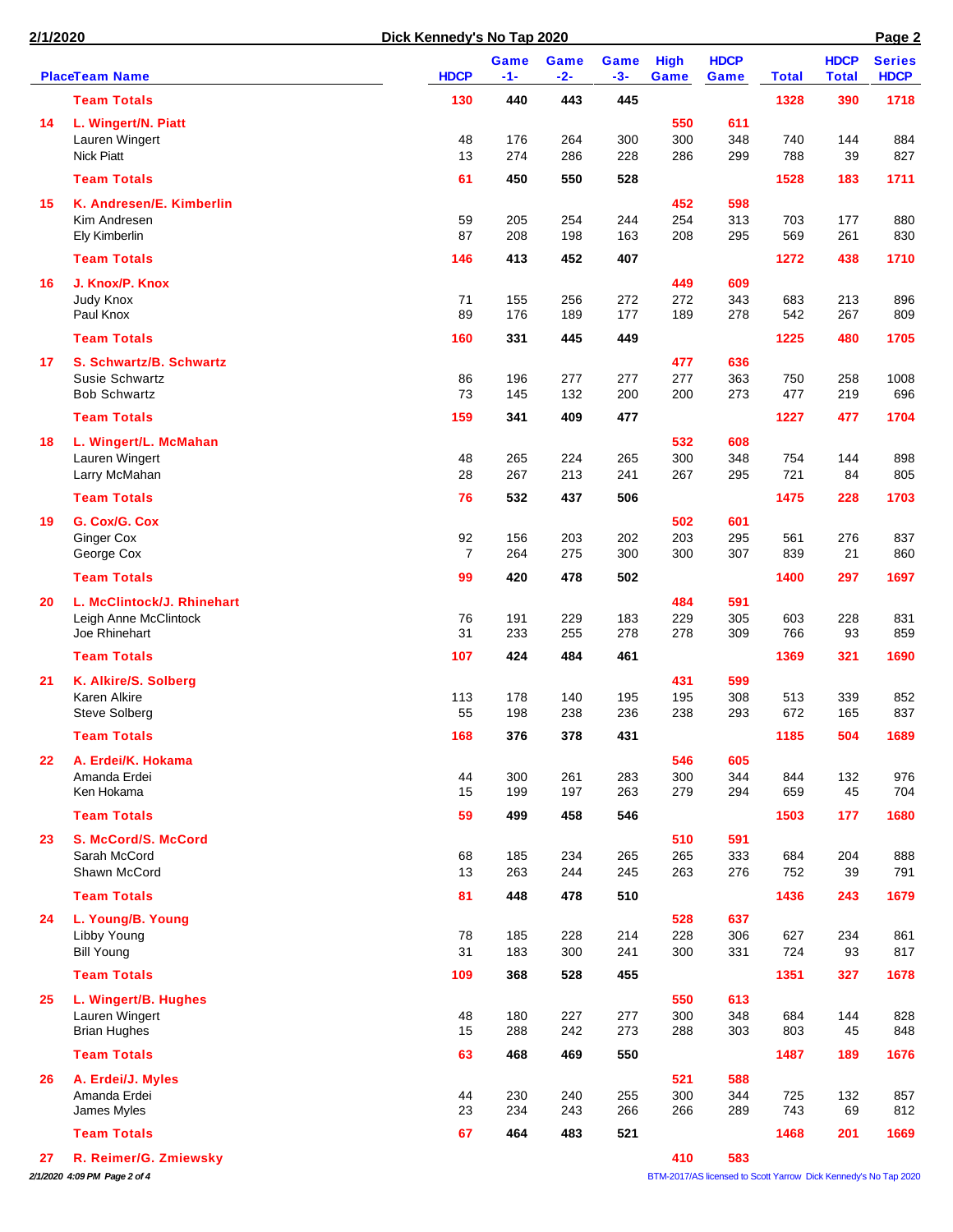| 2/1/2020 |                                                    |             | Dick Kennedy's No Tap 2020 |               |                      |                     |                     |              |                             | Page 3                       |
|----------|----------------------------------------------------|-------------|----------------------------|---------------|----------------------|---------------------|---------------------|--------------|-----------------------------|------------------------------|
|          | <b>PlaceTeam Name</b>                              | <b>HDCP</b> | Game<br>$-1-$              | Game<br>$-2-$ | <b>Game</b><br>$-3-$ | <b>High</b><br>Game | <b>HDCP</b><br>Game | <b>Total</b> | <b>HDCP</b><br><b>Total</b> | <b>Series</b><br><b>HDCP</b> |
|          | Robin Reimer<br>George Zmiewsky                    | 87<br>86    | 201<br>134                 | 232<br>178    | 239<br>163           | 239<br>178          | 326<br>264          | 672<br>475   | 261<br>258                  | 933<br>733                   |
|          | <b>Team Totals</b>                                 | 173         | 335                        | 410           | 402                  |                     |                     | 1147         | 519                         | 1666                         |
| 28       | J. York/J. Mackie                                  |             |                            |               |                      | 485                 | 603                 |              |                             |                              |
|          | Judy York                                          | 60          | 192                        | 297           | 213                  | 297                 | 357                 | 702          | 180                         | 882                          |
|          | Jeff Mackie<br><b>Team Totals</b>                  | 58          | 200                        | 188           | 220                  | 220                 | 278                 | 608          | 174                         | 782                          |
|          |                                                    | 118         | 392                        | 485           | 433                  |                     |                     | 1310         | 354                         | 1664                         |
| 29       | A. Melton/J. McClintock<br><b>April Melton</b>     | 88          | 201                        | 208           | 239                  | 435<br>239          | 568<br>327          | 648          | 264                         | 912                          |
|          | Jeremiah McClintock                                | 45          | 209                        | 210           | 196                  | 210                 | 255                 | 615          | 135                         | 750                          |
|          | <b>Team Totals</b>                                 | 133         | 410                        | 418           | 435                  |                     |                     | 1263         | 399                         | 1662                         |
| 30       | M. Eastburn/R. Eastburn                            |             |                            |               |                      | 453                 | 615                 |              |                             |                              |
|          | Mary Beth Eastburn                                 | 94          | 177                        | 178           | 212                  | 212                 | 306                 | 567          | 282                         | 849                          |
|          | <b>Richard Eastburn</b>                            | 68          | 164                        | 275           | 158                  | 275                 | 343                 | 597          | 204                         | 801                          |
|          | <b>Team Totals</b>                                 | 162         | 341                        | 453           | 370                  |                     |                     | 1164         | 486                         | 1650                         |
| 31       | C. Edwards/J. Magnani<br><b>Chris Edwards</b>      | 66          | 236                        | 300           | 182                  | 518<br>300          | 611<br>366          | 718          | 198                         | 916                          |
|          | Jonathan Magnani                                   | 27          | 214                        | 218           | 212                  | 218                 | 245                 | 644          | 81                          | 725                          |
|          | <b>Team Totals</b>                                 | 93          | 450                        | 518           | 394                  |                     |                     | 1362         | 279                         | 1641                         |
| 32       | S. Pollard/R. Pollard                              |             |                            |               |                      | 484                 | 601                 |              |                             |                              |
|          | Sally Pollard                                      | 75          | 227                        | 225           | 158                  | 227                 | 302                 | 610          | 225                         | 835                          |
|          | Ray Pollard                                        | 42          | 179                        | 259           | 233                  | 259                 | 301                 | 671          | 126                         | 797                          |
|          | <b>Team Totals</b>                                 | 117         | 406                        | 484           | 391                  |                     |                     | 1281         | 351                         | 1632                         |
| 33       | A. Eveland-DeWan/C. Cooper<br>Aubrey Eveland-DeWan | 104         | 245                        | 210           | 203                  | 393<br>261          | 562<br>365          | 658          | 312                         | 970                          |
|          | Chip Cooper                                        | 65          | 148                        | 150           | 168                  | 168                 | 233                 | 466          | 195                         | 661                          |
|          | <b>Team Totals</b>                                 | 169         | 393                        | 360           | 371                  |                     |                     | 1124         | 507                         | 1631                         |
| 34       | J. Yarrow/J. Myles                                 |             |                            |               |                      | 518                 | 580                 |              |                             |                              |
|          | Jennifer Yarrow                                    | 39          | 214                        | 276           | 241                  | 300                 | 339                 | 731          | 117                         | 848                          |
|          | James Myles                                        | 23          | 228                        | 242           | 243                  | 266                 | 289                 | 713          | 69                          | 782                          |
|          | <b>Team Totals</b>                                 | 62          | 442                        | 518           | 484                  |                     |                     | 1444         | 186                         | 1630                         |
| 35       | K. Albrich/G. Maltbie<br>Karen Albrich             | 76          | 175                        | 277           | 176                  | 464<br>277          | 607<br>353          | 628          | 228                         | 856                          |
|          | <b>Greg Maltbie</b>                                | 67          | 172                        | 187           | 199                  | 199                 | 266                 | 558          | 201                         | 759                          |
|          | <b>Team Totals</b>                                 | 143         | 347                        | 464           | 375                  |                     |                     | 1186         | 429                         | 1615                         |
| 35       | R. Olafson/A. Deck                                 |             |                            |               |                      | 421                 | 605                 |              |                             |                              |
|          | Rita Olafson                                       | 107         | 188                        | 220           | 160                  | 220                 | 327                 | 568          | 321                         | 889                          |
|          | Anthony Deck                                       | 77          | 118                        | 201           | 176                  | 201                 | 278                 | 495          | 231                         | 726                          |
|          | <b>Team Totals</b>                                 | 184         | 306                        | 421           | 336                  |                     |                     | 1063         | 552                         | 1615                         |
| 37       | D. Striplin/T. Jones<br>Danielle Striplin          | 111         | 136                        | 167           | 143                  | 411<br>167          | 576<br>278          | 446          | 333                         | 779                          |
|          | <b>Tyler Jones</b>                                 | 54          | 228                        | 244           | 199                  | 244                 | 298                 | 671          | 162                         | 833                          |
|          | <b>Team Totals</b>                                 | 165         | 364                        | 411           | 342                  |                     |                     | 1117         | 495                         | 1612                         |
| 38       | <b>J. McNaughton/D. Ricketts</b>                   |             |                            |               |                      | 408                 | 568                 |              |                             |                              |
|          | Jan McNaughton                                     | 88<br>72    | 168                        | 201<br>158    | 180                  | 201                 | 289<br>312          | 549          | 264                         | 813                          |
|          | David Ricketts                                     |             | 240                        |               | 170                  | 240                 |                     | 568          | 216                         | 784                          |
|          | <b>Team Totals</b>                                 | 160         | 408                        | 359           | 350                  |                     |                     | 1117         | 480                         | 1597                         |
| 39       | C. Deyo/G. Deyo<br>Caryl Deyo                      | 76          | 147                        | 163           | 204                  | 459<br>204          | 591<br>280          | 514          | 228                         | 742                          |
|          | Gary Deyo                                          | 56          | 254                        | 174           | 255                  | 255                 | 311                 | 683          | 168                         | 851                          |
|          | <b>Team Totals</b>                                 | 132         | 401                        | 337           | 459                  |                     |                     | 1197         | 396                         | 1593                         |
| 40       | P. Schoen/L. McMahan                               |             |                            |               |                      | 468                 | 544                 |              |                             |                              |
|          | Penny Schoen                                       | 48          | 230                        | 255           | 263                  | 263                 | 311                 | 748          | 144                         | 892                          |
|          | Larry McMahan                                      | 28          | 188                        | 208           | 205                  | 267                 | 295                 | 601          | 84                          | 685                          |